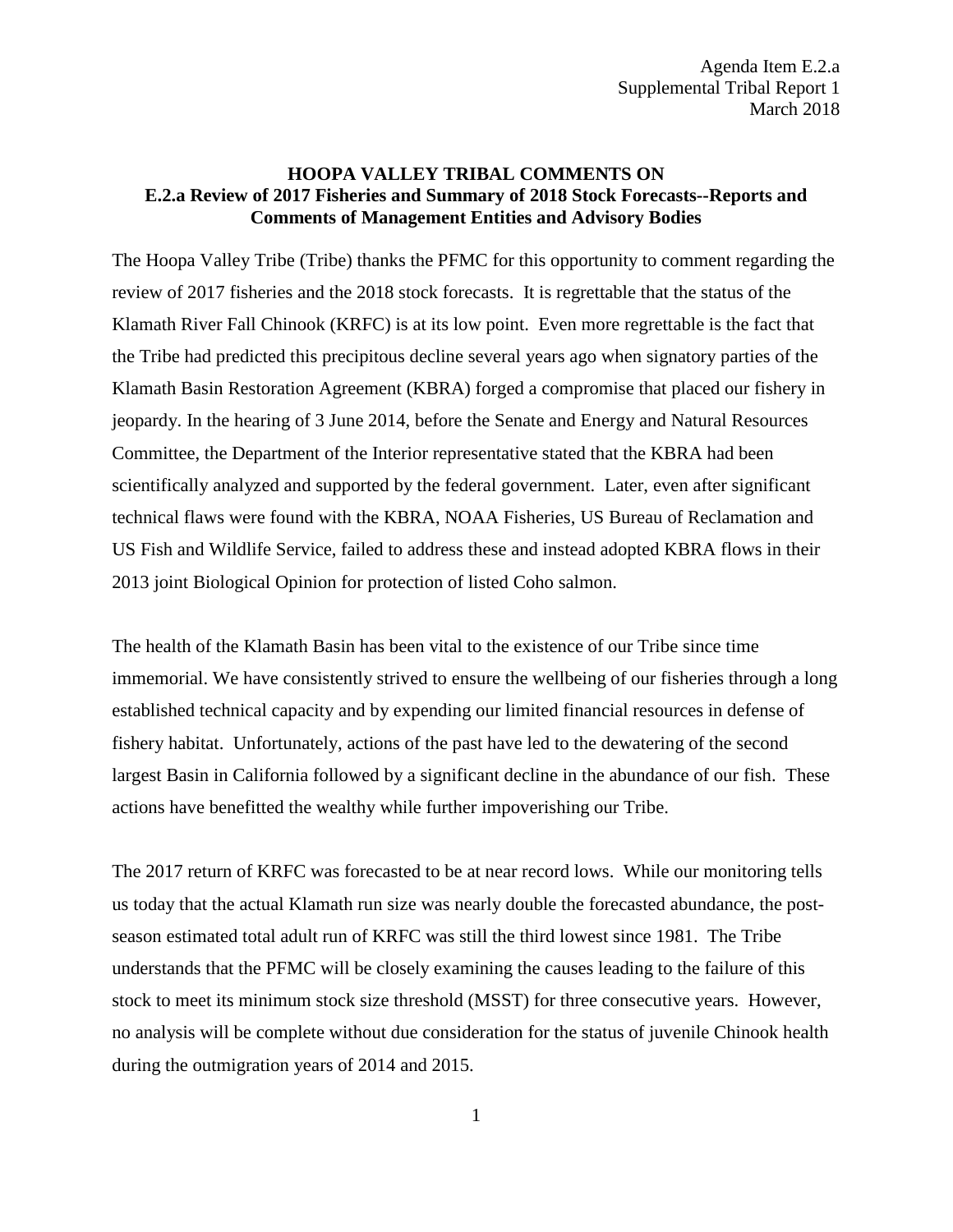Last year, the Tribe was in the unfortunate position of suing our Trustee for failing to comply with ESA. Indeed, by adapting the essence of KBRA flow scenarios into the 2012 Biological Opinion, the federal agencies set the stage for managing the Klamath Project to the detriment of our fishery. While being narrowly aimed at protecting ESA listed Coho salmon from jeopardy, the Biological Opinion fell short of a broader protection standard for non-listed, yet culturally significant KRFC. This stock endured 81% and 91% parasitic infection rates during their outmigration in 2014 and 2015 respectively. Court ordered injunctive relief now promises a hopeful future for rehabilitating stronger broods of KRFC.

The Tribe acknowledges the support offered by PFMC in securing flow augmentation in Klamath River to ensure KRFC adult fish passage through the lower Klamath River during the late- summer and early-fall periods in recent years. These efforts have undoubtedly prevented another major adult fish kill in the Lower Klamath River as witnessed in 2002. However, we all recognize the importance of adequate spring flows as well, to ensure the health of our juvenile out-migrants. We expect to collaborate further with PFMC in the advocacy for new strategies based on water management to ensure the well being of juvenile KRFC this spring.

In its deliberative process of 2017, and in response to the forecasted lowest stock size on record, the PFMC identified a conservation objective of 11,379 KRFC natural area adult spawners. Early last fall, our Fisheries Scientists pointed to evidence in Trinity River, the largest Klamath tributary, that the run appeared stronger than anticipated. That evidence and the fact that in 2017 we observed our most sacred World Renewal ceremony led our Tribal Council to allow our membership to continue to fish to provide salmon for our ceremonies. In total, the Klamath Basin tribal fisheries harvested 1,876 adult KRFC exceeding the tribal reserve by just over 1,000 fish. Irrespective of this fact, today, we confirm with the PFMC that last year's conservation threshold for natural spawners was exceeded by 63% with last year's return of 18,502 adult natural spawners. Further, at Trinity River Hatchery, located above our fishery, sufficient spawners returned to achieve full mitigation of 2.9 million fall Chinook out-plants.

The premise for Federal Treaty obligations, reiterated in Secretary Leshy's Opinion of 1993, and more recently, in Secretarial Order 3206, is that the conservation burden should not be